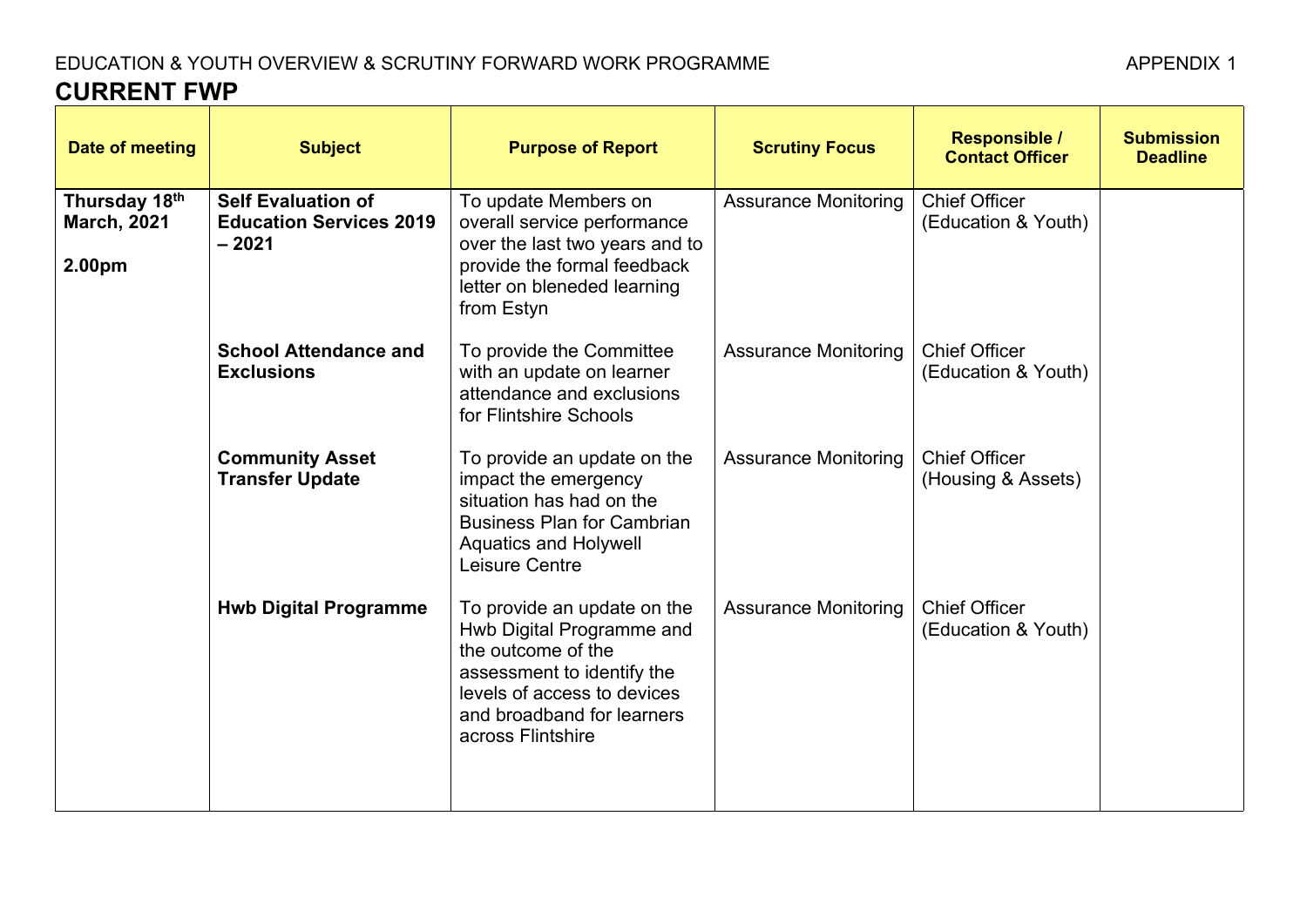### EDUCATION & YOUTH OVERVIEW & SCRUTINY FORWARD WORK PROGRAMME AND THE MANUSCREE APPENDIX 1

| Thursday 17th<br><b>June, 2021</b><br>2.00pm                       | <b>ALN Tranformation</b>                                                                         | To provide Members with an<br>update on the Authority's<br>implementation plan and any<br>national/regional updates                                                                                        | <b>Assurance Monitoring</b> | <b>Chief Officers</b><br>(Education & Youth<br>and Social Services)                 |  |
|--------------------------------------------------------------------|--------------------------------------------------------------------------------------------------|------------------------------------------------------------------------------------------------------------------------------------------------------------------------------------------------------------|-----------------------------|-------------------------------------------------------------------------------------|--|
| Joint meeting<br>with Social &<br><b>Health Care</b><br><b>OSC</b> | <b>Looked After Children</b>                                                                     | To provide Members with an<br>update on the provision for<br>and outcomes of Looked<br><b>After Children</b>                                                                                               | <b>Assurance Monitoring</b> | <b>Chief Officers</b><br>(Education & Youth<br>and Social Services)                 |  |
|                                                                    | Safeguarding in<br><b>Education</b>                                                              | To provide Members with an<br>update on the discharge of<br>statutory safeguarding duties<br>in schools and the Education<br>portfolio.                                                                    | <b>Assurance Monitoring</b> | <b>Chief Officer</b><br>(Education & Youth)                                         |  |
|                                                                    | <b>Multi Systematic Therapy</b><br><b>Project</b>                                                | To provide an update on the<br>Project.                                                                                                                                                                    | <b>Assurance Monitoring</b> | <b>Chief Officer</b><br>(Social Services)                                           |  |
|                                                                    | <b>Intensive Assessment</b><br>and Therapeutic Support                                           | To provide an update on<br>bringing health and social<br>care staff together to provide<br>intensive assessment and<br>therapeutic support for young<br>people who don't meet the<br>thresholds for CAMHS. | <b>Assurance Monitoring</b> | <b>Chief Officer</b><br>(Education & Youth)<br>/ Chief Officer<br>(Social Services) |  |
| Thursday 1st<br><b>July, 2021</b><br>2.00pm                        | <b>Annual Report from</b><br><b>Regional School</b><br><b>Improvement Service,</b><br><b>GwE</b> | To receive an update on the<br>support provided by the<br>regional school effectiveness<br>and improvement service,<br>GWE and its impact on<br>schools                                                    | <b>Assurance Monitoring</b> | <b>Chief Officer</b><br>(Education & Youth)<br>and Managing<br>Director of GwE      |  |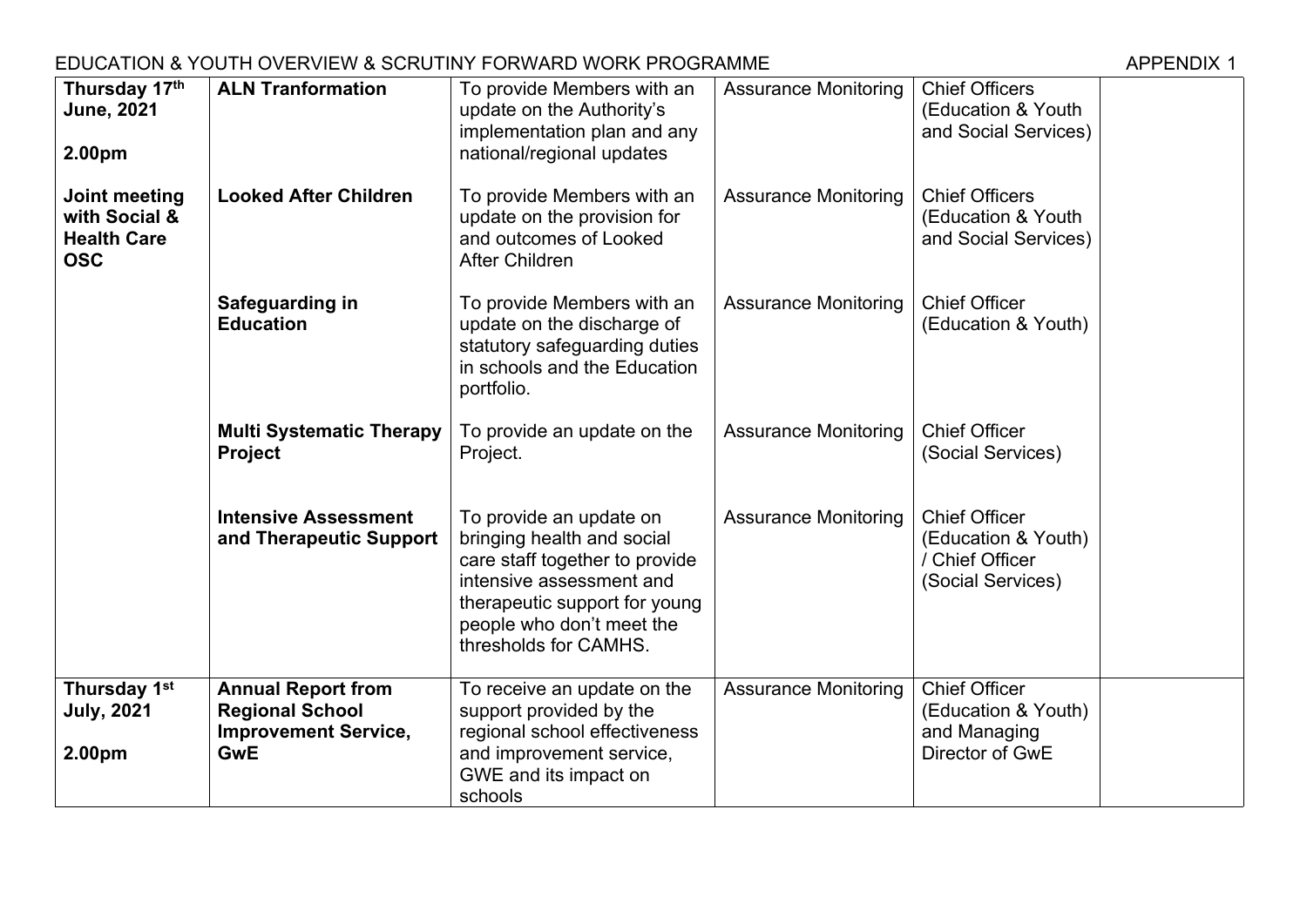#### EDUCATION & YOUTH OVERVIEW & SCRUTINY FORWARD WORK PROGRAMME

| <b>Safety</b> | <b>Social Media and Internet</b>   To provide Members with an<br>update on the Portfolio's<br>Social Media and Internet<br>Safety policy and provision | Assurance Monitoring   Chief Officer | (Education & Youth) |  |
|---------------|--------------------------------------------------------------------------------------------------------------------------------------------------------|--------------------------------------|---------------------|--|
|---------------|--------------------------------------------------------------------------------------------------------------------------------------------------------|--------------------------------------|---------------------|--|

## **INFORMATION REPORTS TO BE CIRCULATED TO THE COMMITTEE**

| <b>Item</b>                | <b>Purpose of information report</b>                                                                                                           | <b>Month</b> |
|----------------------------|------------------------------------------------------------------------------------------------------------------------------------------------|--------------|
| Health & Safety in Schools | Information report on accidents during the academic year and the actions taken<br>to support schools in achieving healthy and safe environment | December     |

# **REGULAR ITEMS**

| <b>Month</b>    | <b>Item</b>                                                                                        | <b>Purpose of Report</b>                                                                                                                                                           | <b>Responsible / Contact</b><br><b>Officer</b>   |
|-----------------|----------------------------------------------------------------------------------------------------|------------------------------------------------------------------------------------------------------------------------------------------------------------------------------------|--------------------------------------------------|
|                 | <b>School Modernisation</b>                                                                        | To update Members on the progress made with School<br>Modernisation                                                                                                                | Senior Manager<br>School Planning &<br>Provision |
| <b>February</b> | Self-evaluation on education services                                                              | To update Members on overall service performance                                                                                                                                   | Interim Chief Officer<br>(Education & Youth)     |
| April           | <b>Learner Outcomes - include</b><br>attendance and exclusions in annual<br>leaner outcomes report | To provide Members with a summary of learner outcomes<br>across primary and secondary school                                                                                       | Interim Chief Officer<br>(Education & Youth)     |
| June            | <b>Regional School Effectiveness and</b><br><b>Improvement Service (GwE)</b>                       | To receive an update on progress with the development of<br>the regional school effectiveness and improvement service,<br>to include a presentation from the Chief Officer of GwE. | Interim Chief Officer<br>(Education & Youth)     |